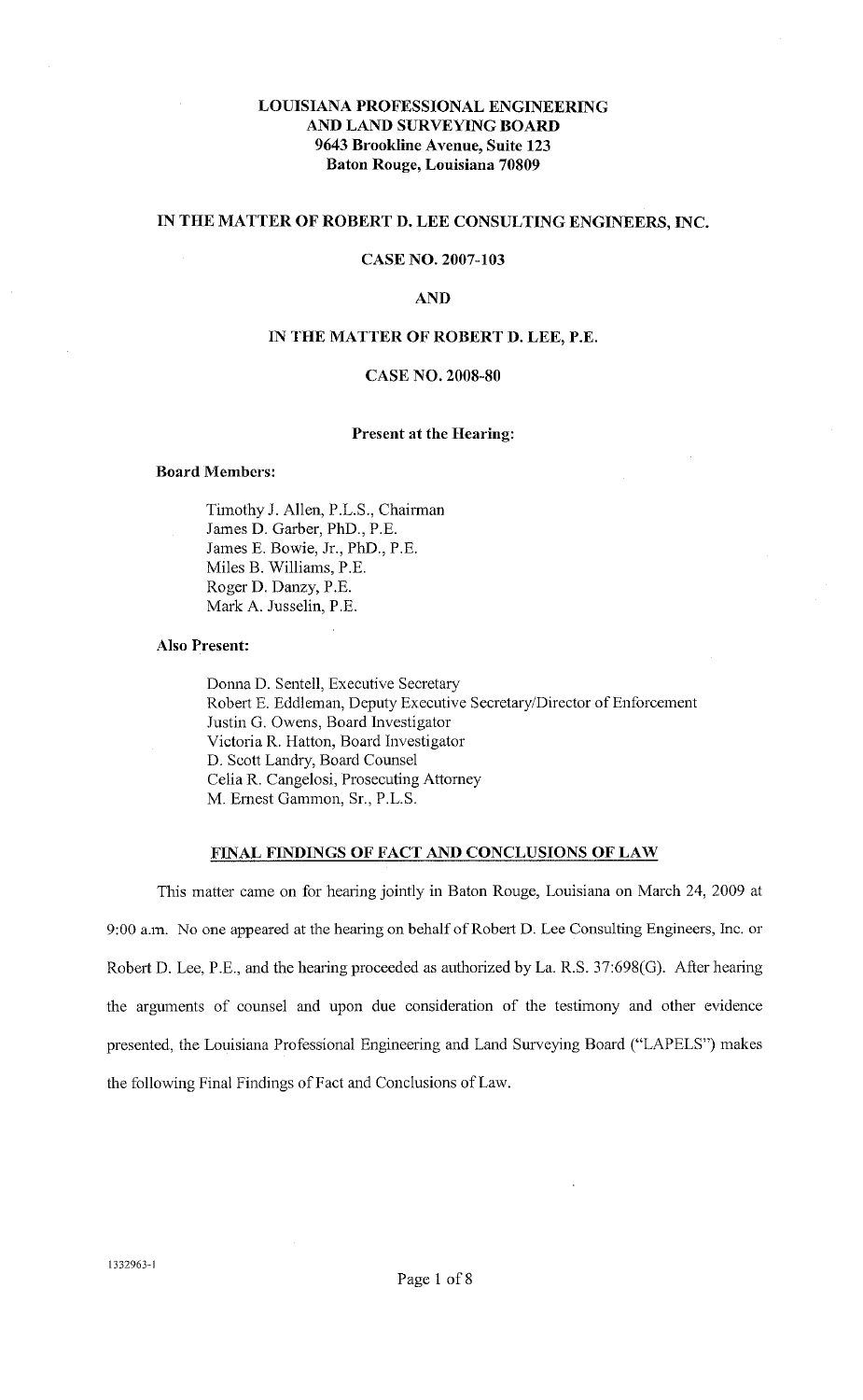#### **FINAL FINDINGS OF FACT**

1.

Robert D. Lee Consulting Engineers, Inc. has been licensed with LAPELS as a professional engineering firm, number EF-2096, since 1996; however, its license has been in an expired status since October 1, 1999. See LAPELS' Exhibit 1.

2.

Robert D. Lee, P.E. has been licensed with LAPELS as a professional engineer, number PE-26842, since 1996.

3.

At all times, Robert D. Lee, P.E. has been the owner and supervising professional of Robert D. Lee Consulting Engineers, Inc.

4.

In 2006-07, Robert D. Lee Consulting Engineers, Inc. was listed as "Lee Consulting Engineers Inc" in the Baton Rouge, Louisiana telephone directory Yellow Pages ads under the heading "Engineers-Professional-Consulting". The address listed was 6415 Quinn Drive, Baton Rouge, Louisiana and the telephone number listed was 751-9251. See LAPELS' Exhibit 4.

5.

"Lee Consulting Engineers Inc." has never been licensed with LAPELS as a professional engmeenng firm and it is not listed in the Louisiana Secretary of State's online corporations database.

6.

On June 7, 2007, LAPELS staff sent a letter to "Lee Consulting Engineers, Inc." at 6415 Quinn Drive, Baton Rouge, Louisiana advising it that the firm was not licensed with LAPELS as a professional engineering firm and that it was improperly listed in the Baton Rouge, Louisiana telephone directory Yellow Pages ads. The firm was advised to notify the telephone directory ad agency of the improper ad and to explain to LAPELS the circumstances and proposed corrective action. The firm failed to respond to this letter. See LAPELS' Exhibit 5.

7.

On October 17, 2007, LAPELS staff sent another letter to "Lee Consulting Engineers, Inc." at 6415 Quinn Drive, Baton Rouge, Louisiana and requested a response within fifteen (15) days. 1332963- [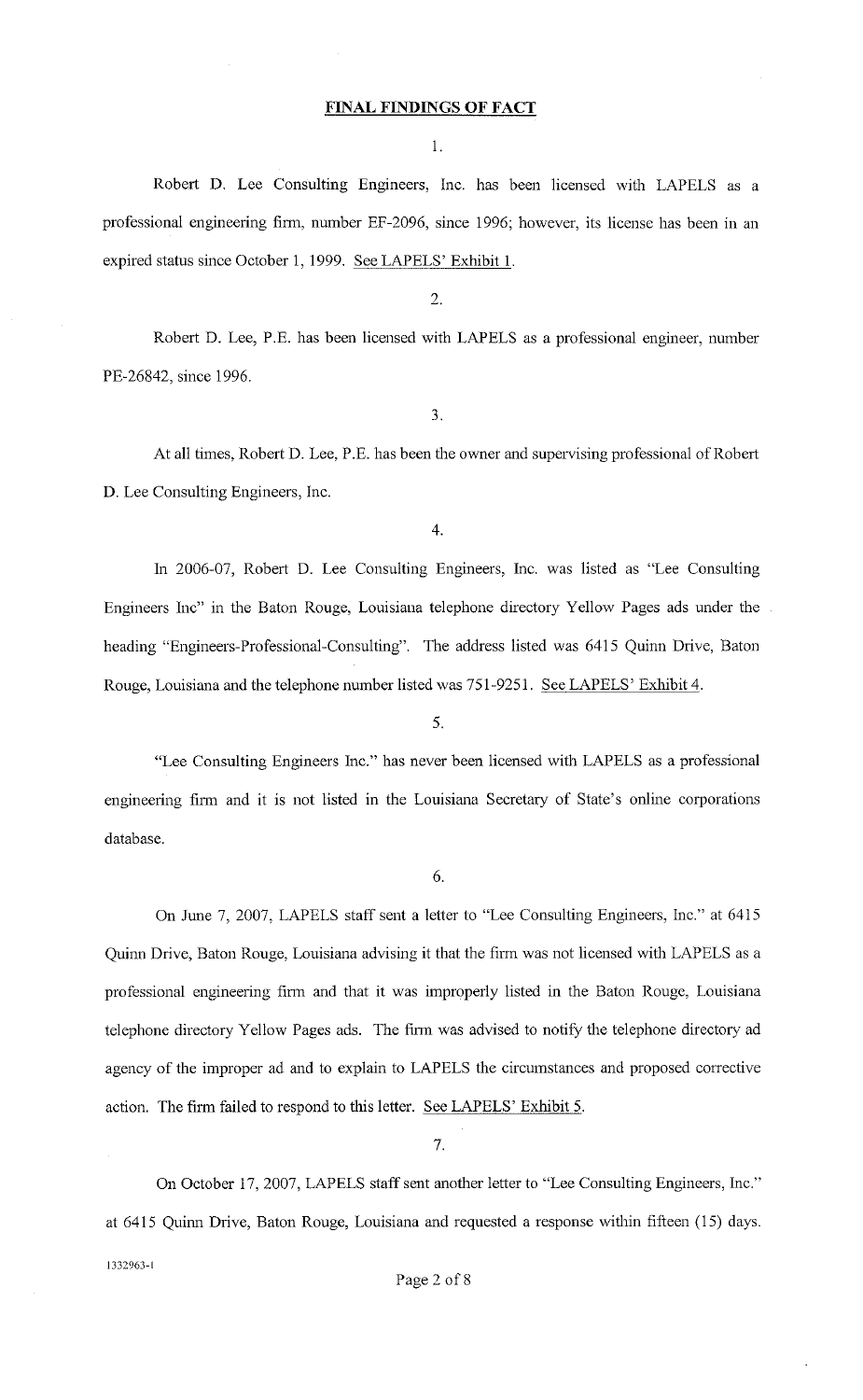This letter was hand delivered by LAPELS staff to Mr. Lee at that address. Mr. Lee stated that he was unaware Robert D. Lee Consulting Engineers, Inc.'s firm license had expired and that it would be taken care of right away. Neither the firm nor Mr. Lee otherwise responded to the letter and Robert D. Lee Consulting Engineers, Inc.'s finn license was never renewed. See LAPELS' Exhibit 6.

8.

In 2007-08, Robert D. Lee Consulting Engineers, Inc. continued to be listed as "Lee Consulting Engineers Inc" in the Baton Rouge, Louisiana telephone directory Yellow Pages ads under the heading "Engineers-Professional-Consulting". The address listed was 6415 Quinn Drive, Baton Rouge, Louisiana and the telephone number listed was 751-9251. See LAPELS' Exhibit 7.

9.

In 2008, the Louisiana Secretary of State's online corporations database listed the domicile address of Robert D. Lee Consulting Engineers, Inc. as 6415 Quinn Drive, Suite A, Baton Rouge, Louisiana 70817. Mr. Lee was listed as the firm's registered agent and director. See LAPELS' Exhibit 8.

# 10.

On August 6, 2008, LAPELS staff sent a letter to Robert D. Lee Consulting Engineers, Inc., advising it that LAPELS was considering preferring charges against it involving a possible violation of La. R.S. 37:698(A)(9) and (16), which prohibit the practicing and/or offering to practice engineering in the State of Louisiana with an expired license. This letter was hand delivered by LAPELS staff to Mr. Lee at the finn's new address at 10620 Timberlake Drive, Baton Rouge, Louisiana 70810. LAPELS also attempted to resolve the matter informally, by including with the letter a proposed Consent Order and a notification to the firm of its right to request an informal conference. Mr. Lee stated that he would take care of it right away. However, Robert D. Lee Consulting Engineers, Inc. never responded to the letter and its firm license was never renewed. See LAPELS' Exhibit 10.

## 11.

On August II, 2008, LAPELS staff sent a letter to Mr. Lee, advising him that LAPELS was considering preferring charges against him involving a possible violation of La. R.S. 37:698(A)(12), which prohibits the aiding or assisting of another person in violating LAPELS' laws

[332963-l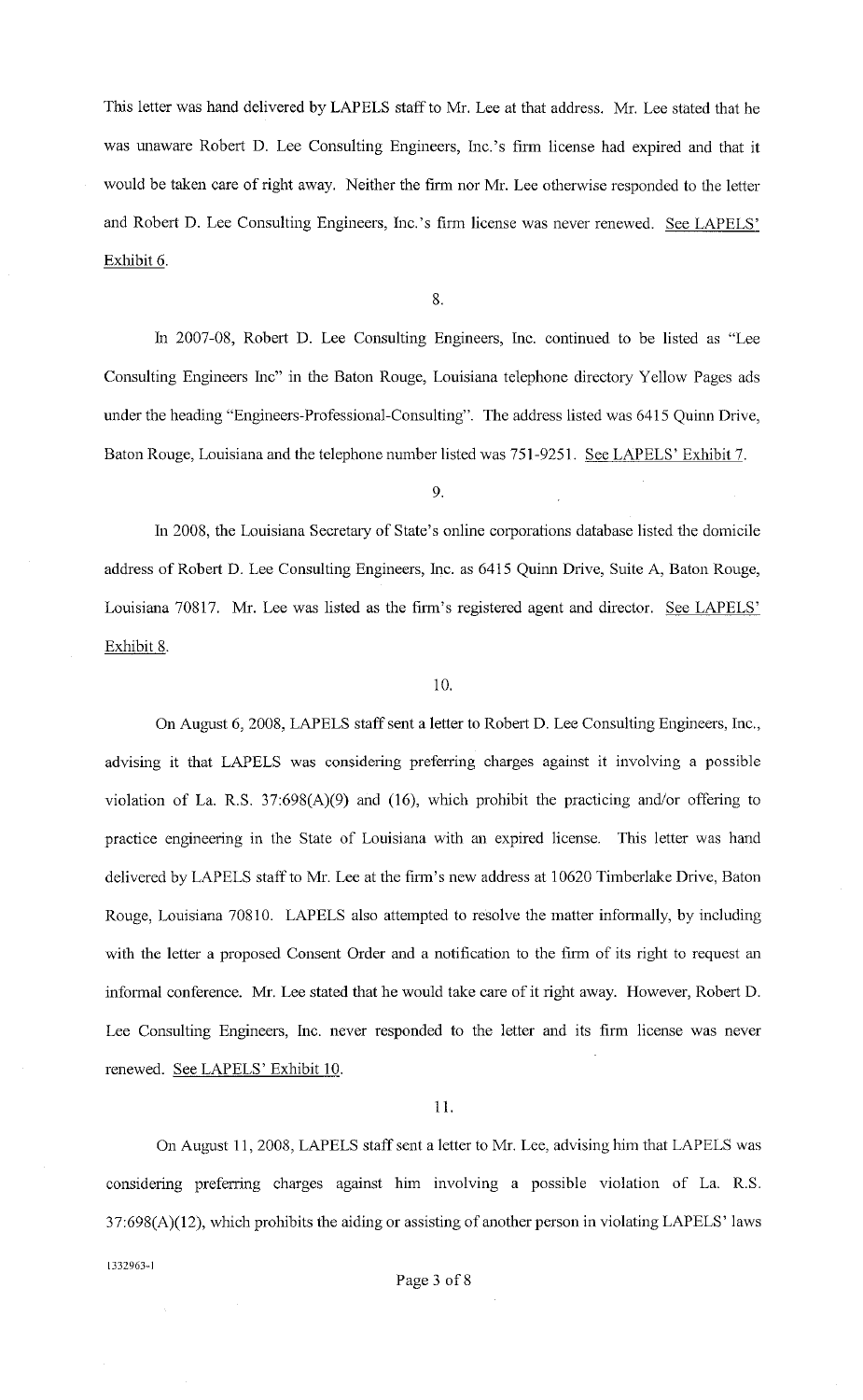and/or rules. This letter was hand delivered by LAPELS staff to Mr. Lee at his new address at I 0620 Timberlake Drive, Baton Rouge, Louisiana 70810. LAPELS also attempted to resolve the matter informally, by including with the letter a proposed Consent Order and a notification to Mr. Lee of his right to request an informal conference. Mr. Lee stated that he would take care of it right away. However, Mr. Lee never responded to the letter and his firm's license was never renewed. See LAPELS' Exhibit 9.

12.

At the time the above letters were hand delivered to the offices of Robert D. Lee Consulting Engineers, Inc. and Mr. Lee in August, 2008, LAPELS staff observed approximately ten to twelve sets of design drawings on the table which contained the firm's logo block.

13.

Mr. Lee confinned to LAPELS staff that (a) the "Lee Consulting Engineers Inc." listed in the Baton Rouge, Louisiana telephone directory Yellow Pages ads is the same finn as Robert D. Lee Consulting Engineers, Inc. and (b) the telephone directory company had simply shortened the firm name to "Lee Consulting Engineers Inc."

# 14.

Robert D. Lee Consulting Engineers, Inc. and Mr. Lee did not request informal conferences or accept their proposed Consent Orders.

15.

On January 12, 2009, by a unanimous vote LAPELS preferred charges against Robert D. Lee Consulting Engineers, Inc., involving an alleged violation of La. R.S. 37:698(A)(9) and (16) (which prohibit the practicing and/or offering to practice engineering in the State of Louisiana with an expired license), and against Mr. Lee, involving an alleged violation of La. R.S. 37:698(A)(l2) (which prohibits the aiding or assisting of another person in violating LAPELS' laws and/or rules). LAPELS also directed that a joint hearing be set to consider the charges against both Robert D. Lee Consulting Engineers, Inc. and Mr. Lee on March 24, 2009 at 9:00 a.m. at the LAPELS office. A copy of each Notice of Charges and Hearing was sent to Robert D. Lee Consulting Engineers, Inc. and Mr. Lee, respectively, on January 23,2009, by hand delivery at 10620 Timberlake Drive, Baton Rouge, Louisiana 70810. Neither Robert D. Lee Consulting Engineers, Inc. nor Mr. Lee ever responded to either Notice of Charges and Hearing. See LAPELS' Exhibits 11 and 12.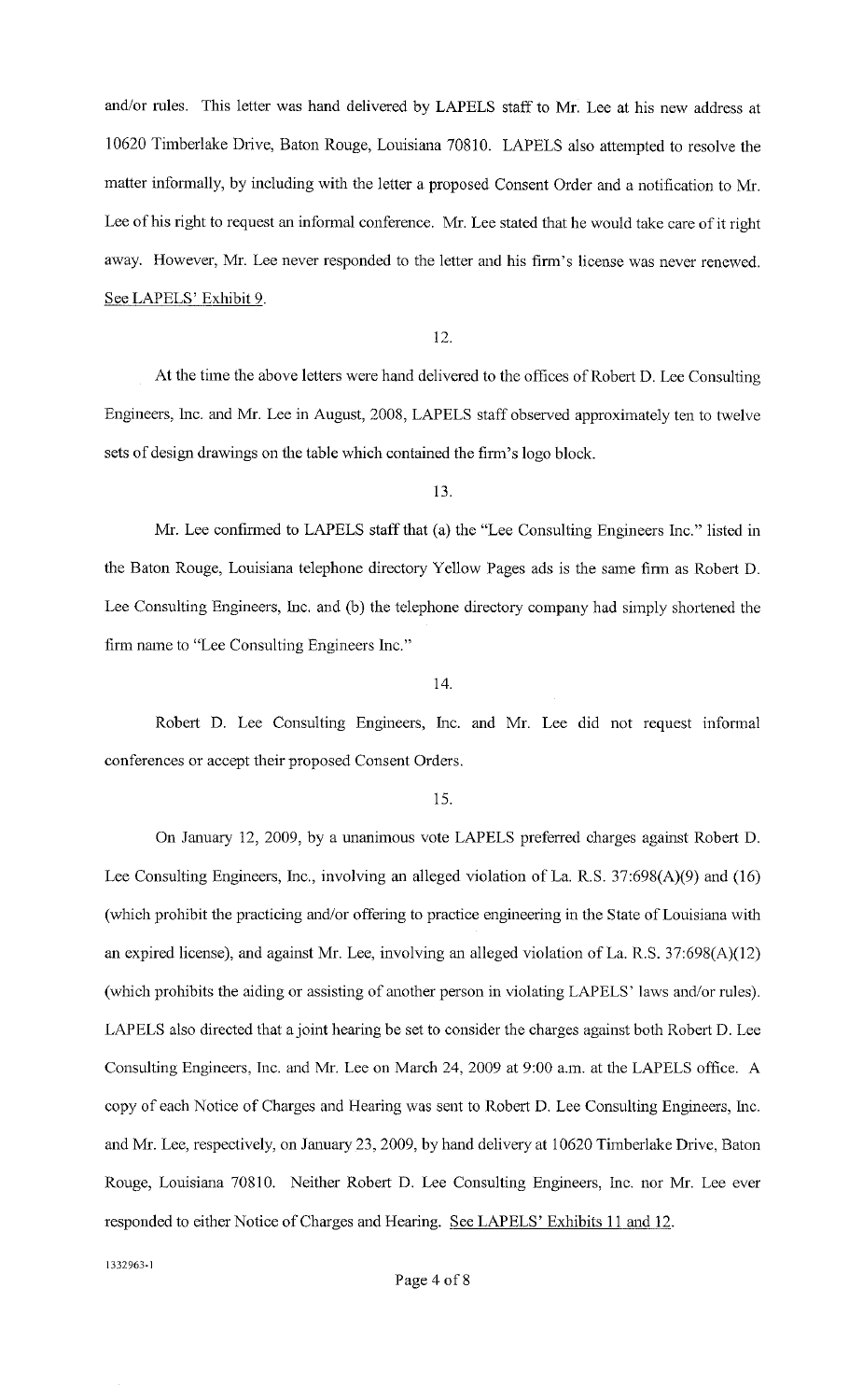In 2008-09, Robert D. Lee Consulting Engineers, Inc. continued to be listed as "Lee Consulting Engineers Inc" and "Lee Consulting Engineers" in the Baton Rouge, Louisiana telephone directory Yellow Pages ads under the heading "Engineers-Professional-Consulting". The address listed for "Lee Consulting Engineers Inc" was 10620 Timberlake Avenue, Baton Rouge, Louisiana and the telephone number listed was 757-2026. The address listed for "Lee Consulting Engineers" was simply "Baton Rouge" and the telephone number listed was 751-9251. See LAPELS' Exhibit 13.

17.

The actual costs incurred by LAPELS in connection with both of these cases through March 20, 2009 (which is prior to the date of the hearing) amounted to \$3,382.39. See LAPELS' Exhibits 14 and 15.

18.

Upon the motion of the Board's prosecuting attomey, these matters were heard jointly.

## **FINAL CONCLUSIONS OF LAW**

#### 1.

LAPELS has jurisdiction over these matters because (a) Robert D. Lee Consulting Engineers, Inc. is licensed by LAPELS as a professional engineering firm, (b) Mr. Brown is licensed by LAPELS as a professional engineer and (c) Robert D. Lee Consulting Engineers, Inc. and Mr. Lee maintained an office and conducted business in Louisiana.

2.

La. R.S. 37:682(12) has at all relevant times provided, in pertinent part, as follows:

#### **§682. Definitions**

The following words and phrases when used in this Chapter shall have the following meaning, unless the context clearly requires otherwise:

(12)(a) "Practice of engineering" shall mean responsible professional service which may include consultation, investigation, evaluation, planning, designing, or inspection of construction in connection with any public or private utilities, structures, machines, equipment, processes, works, or projects wherein the public welfare or the safeguarding of life, health, and property is concemed or involved, when such professional service requires the application of engineering principles and the interpretation of engineering data.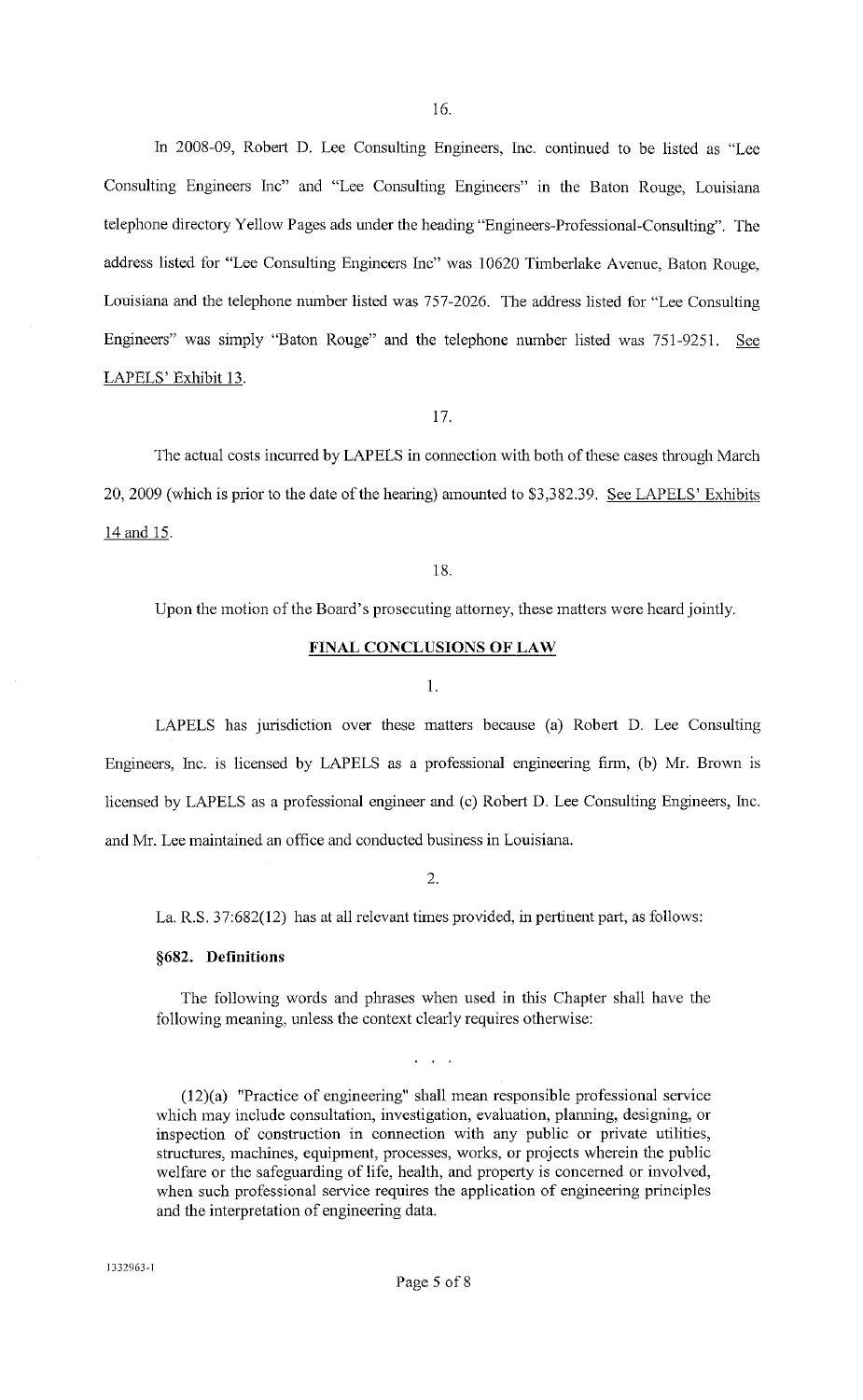(b) A person shall be construed to practice or offer to practice engineering: who practices in any discipline of the profession of engineering; or who, by verbal claim, sign, advertisement, letterhead, card, or in any other way represents himself to be a professional engineer; or who represents himself as able to perfonn; or who does perfonn any engineering service or work or any other professional service designated by the practitioner or recognized by educational authorities as engineering. The practice of engineering shall not include the work ordinarily performed by a person who himself operates or maintains machinery or equipment.

3.

 $\mathcal{L}^{\text{max}}$ 

LAC Title  $46: LXI\$ <sup>2301</sup>(B)(1) has at all relevant times provided, in pertinent part, as

follows:

**§2301. General** 

B. A finn must be licensed with the board before it may provide or offer to provide professional services in the state of Louisiana.

I. A finn which has in its title the word *engineering* ... or any derivative thereof shall be construed to be offering to provide professional services and therefore must be licensed with the board before doing business in the state of Louisiana, unless it has in its title modifying or explanatory words which would, in their ordinary meaning, negate the inference of the professional practice of engmeenng ...

4.

La. R.S. 37:698(A) has at all relevant times provided, in pertinent part, as follows:

**§698. Disciplinary proceedings against licensees and certificate holders; procedure** 

A. The board shall have the power to take disciplinary action against any licensee or certificate holder found by the board to be guilty of any of the following acts or offenses:

(6) Violation of any provision of this Chapter or any rules or regulations adopted and promulgated by the board.

 $\mathbf{L} = \mathbf{L} \times \mathbf{L}$ 

(9) Using a seal or stamp or engaging in any other act constituting the practice of engineering or land surveying, or violating any order or terms of probation imposed by the board, at a time when his license or certificate is suspended or revoked, or at a time when his license or certificate has been expired for more than ninety days, or at a time when he is in retired or inactive status as a board licensee.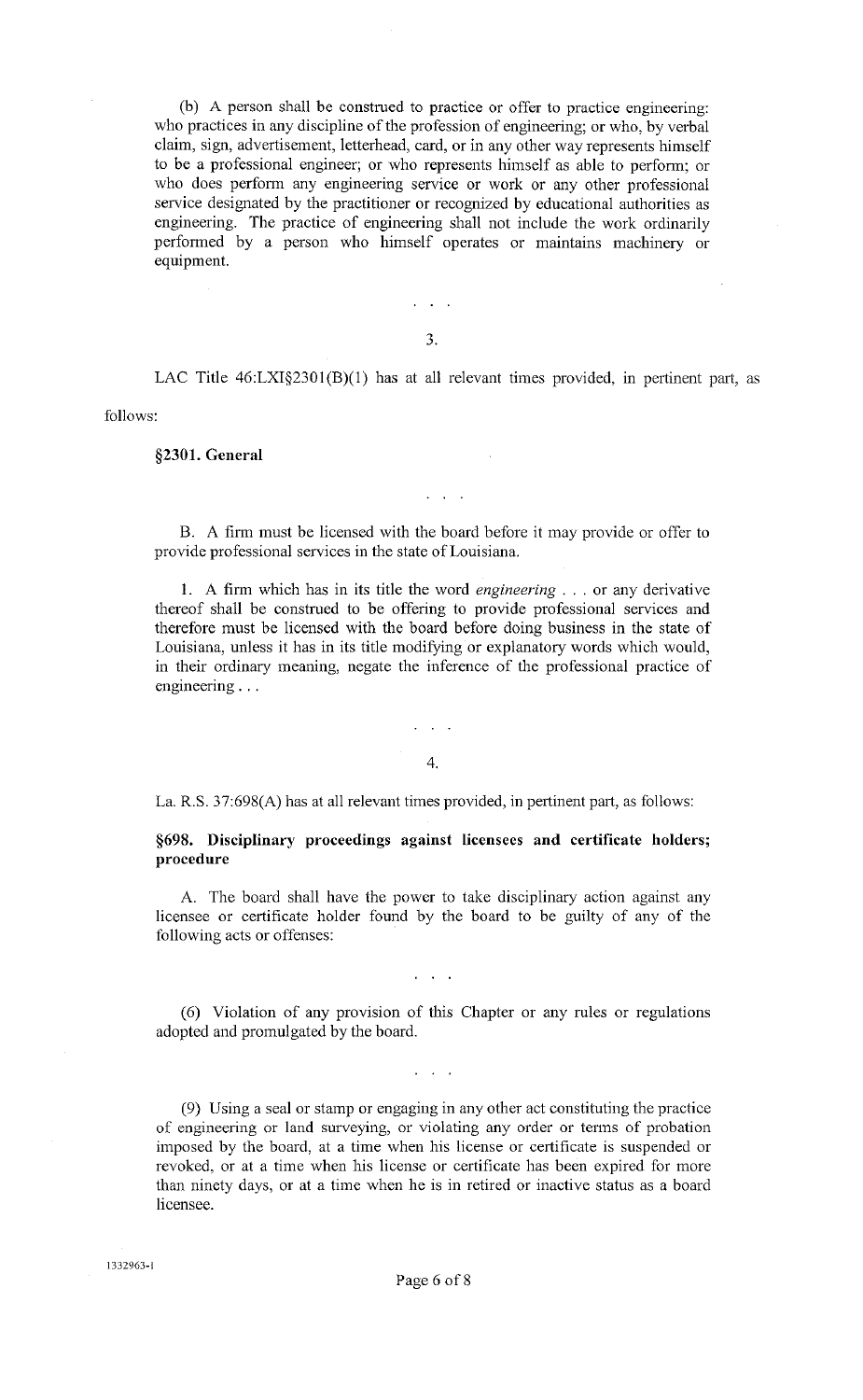(12) Aiding or assisting another person in violating any provision of this Chapter or any rule or regulation adopted and promulgated by the board.

(16) Using or attempting to use an expired, inactive, retired, or revoked license or certificate.

5.

Louisiana law gives LAPELS authority to take disciplinary action against Robert D. Lee Consulting Engineers, Inc. and Mr. Lee based on the facts in these cases.

6.

Pursuant to La. R.S. 37:698(A), (B) and (J), the disciplinary action which LAPELS can take against any person found by LAPELS to be guilty of any of the acts or offenses listed in La. R.S. 37:698(A) includes, but is not limited to, reprimand, probation, suspension, revocation, fine (in an amount not to exceed \$5,000 per violation) and all reasonable costs.

7.

By virtue of Robert D. Lee Consulting Engineers, Inc. listing itself as "Lee Consulting Engineers Inc" in the Baton Rouge, Louisiana telephone directory Yellow Pages ads under the heading "Engineers-Professional-Consulting" and perfonning engineering services out of its office in Baton Rouge, Louisiana, it practiced and offered to practice engineering in Louisiana. La. R.S. 37:682(12). La. R.S. 37:698(A)(6), *to wit* LAC Title 46:LXI§2301(B)(l).

8.

Since Robert D. Lee Consulting Engineers, Inc. practiced and offered to practice engineering in Louisiana after its finn license expired on October 1, 1999, it violated La. R.S. 37:698(A)(9) and (16).

9.

Since Mr. Brown was the owner and supervising professional of Robert D. Lee Consulting Engineers, Inc. and acted by and on behalf of the finn in connection with the finn practicing and offering to practice engineering in Louisiana after the finn's license expired on October 1, 1999, he violated La. R.S. 37:698(A)(12).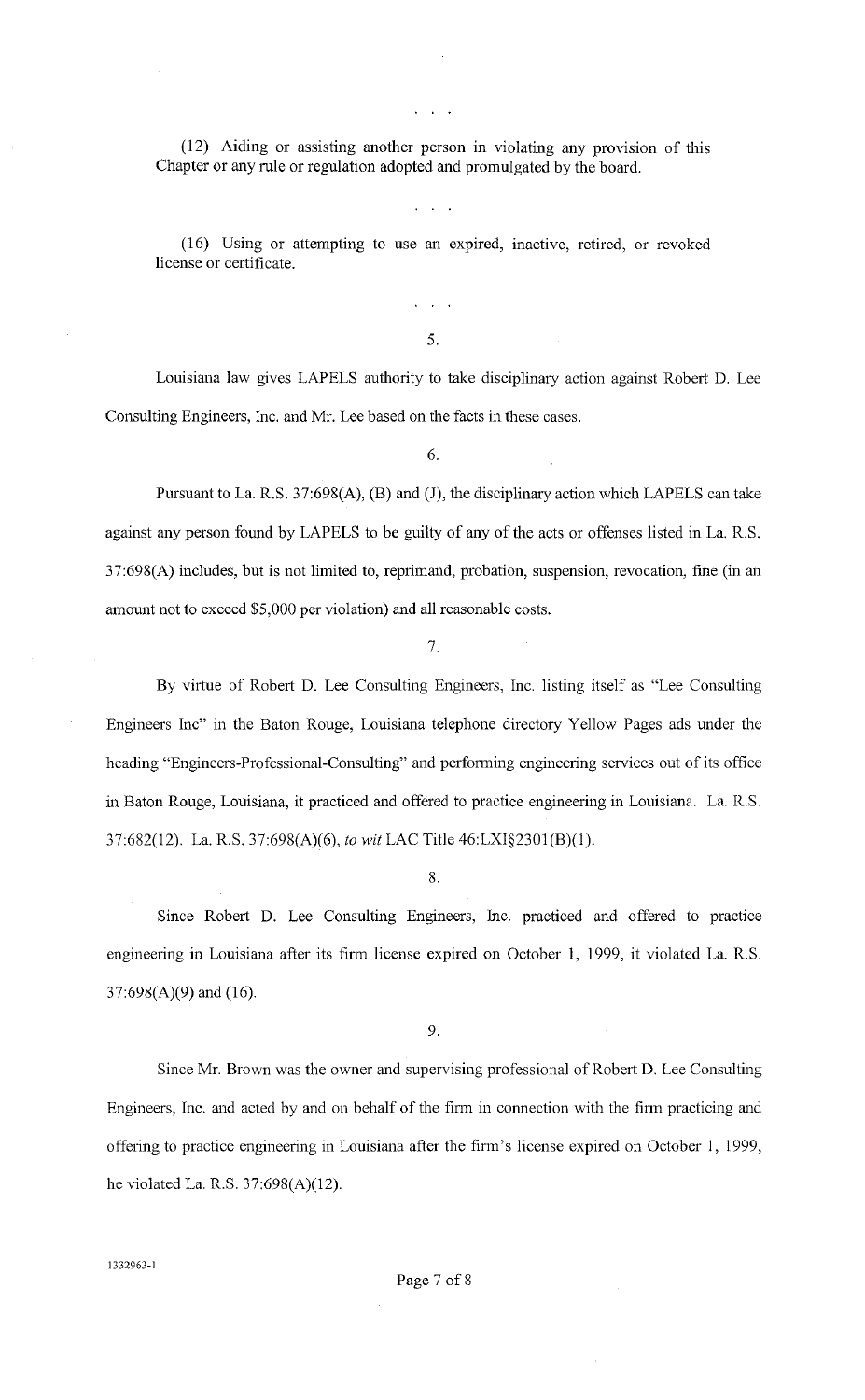A Final Decision and Order will issue this date assessing appropriate disciplinary action against Robert *D.* Lee Consulting Engineers, Inc. and Mr. Lee.

Baton Rouge, Louisiana, this 20th day of July, 2009.

**LOUISIANA PROFESSIONAL ENGINEERING AND LAND SURVEYING BOARD** 

 $B\overline{v}$ TIMOTHY J. ALLEN,  $\mathbf{\hat{F}}$ .L.S., Chairman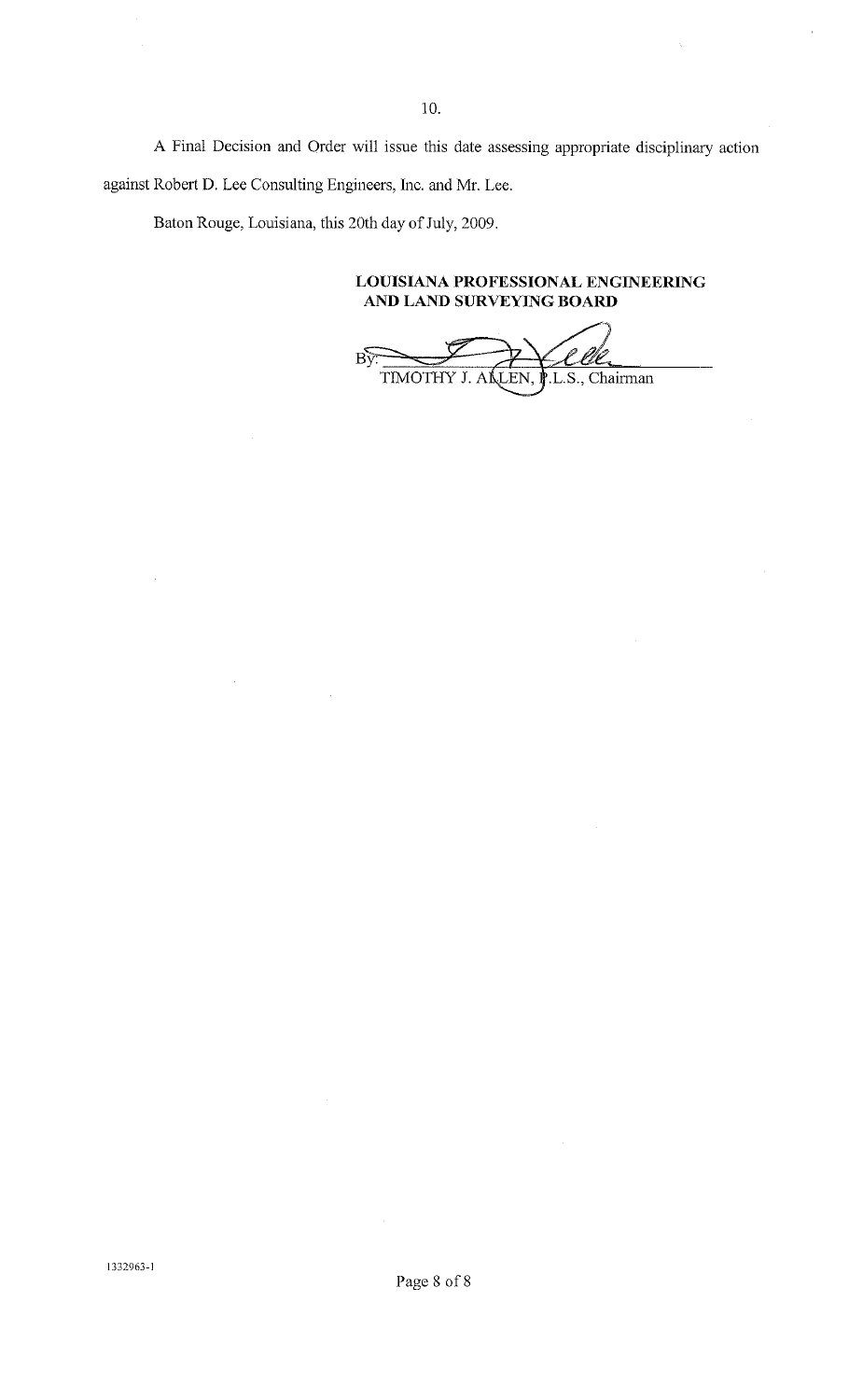# **LOUISIANA PROFESSIONAL ENGINEERING AND LAND SURVEYING BOARD 9643 Brookline Avenue, Suite 123 Baton Rouge, Louisiana 70809**

# **IN THE MATTER OF ROBERT D. LEE CONSULTING ENGINEERS, INC.**

# **CASE NO. 2007-103**

# **AND**

## **IN THE MATTER OF ROBERT D. LEE, P.E.**

# **CASE NO. 2008-80**

# **FINAL DECISION AND ORDER**

The Proposed Findings of Fact and Conclusions of Law and Proposed Decision and Order were issued and forwarded to Robert D. Lee Consulting Engineers, Inc., Robert D. Lee, P.E. and the prosecuting attomey (Celia R. Cangelosi) on July 7, 2009. No exceptions or briefs were filed or oral argument requested by Robert D. Lee Consulting Engineers, Inc., Mr. Lee or the prosecuting attorney. After due consideration of the Proposed Findings of Fact and Conclusions of Law and Proposed Decision and Order,

# **IT IS ORDERED THAT:**

I.

The Louisiana Professional Engineering and Land Surveying Board ("LAPELS") adopts its Proposed Findings of Fact and Conclusions of Law as final in this case, and the same is incorporated herein by reference as if set forth *in extenso.* 

2.

The charges against Robert D. Lee Consulting Engineers, Inc. under La. R.S.  $37:698(A)(9)$  and  $(16)$  are hereby sustained.

3.

The charges against Robert D. Lee, P.E. under La. R.S. 37:698(A)(12) are hereby sustained.

# 4.

Robert D. Lee Consulting Engineers, Inc. is hereby assessed a fine in the amount of Five Thousand and No/100 (\$5,000.00) Dollars.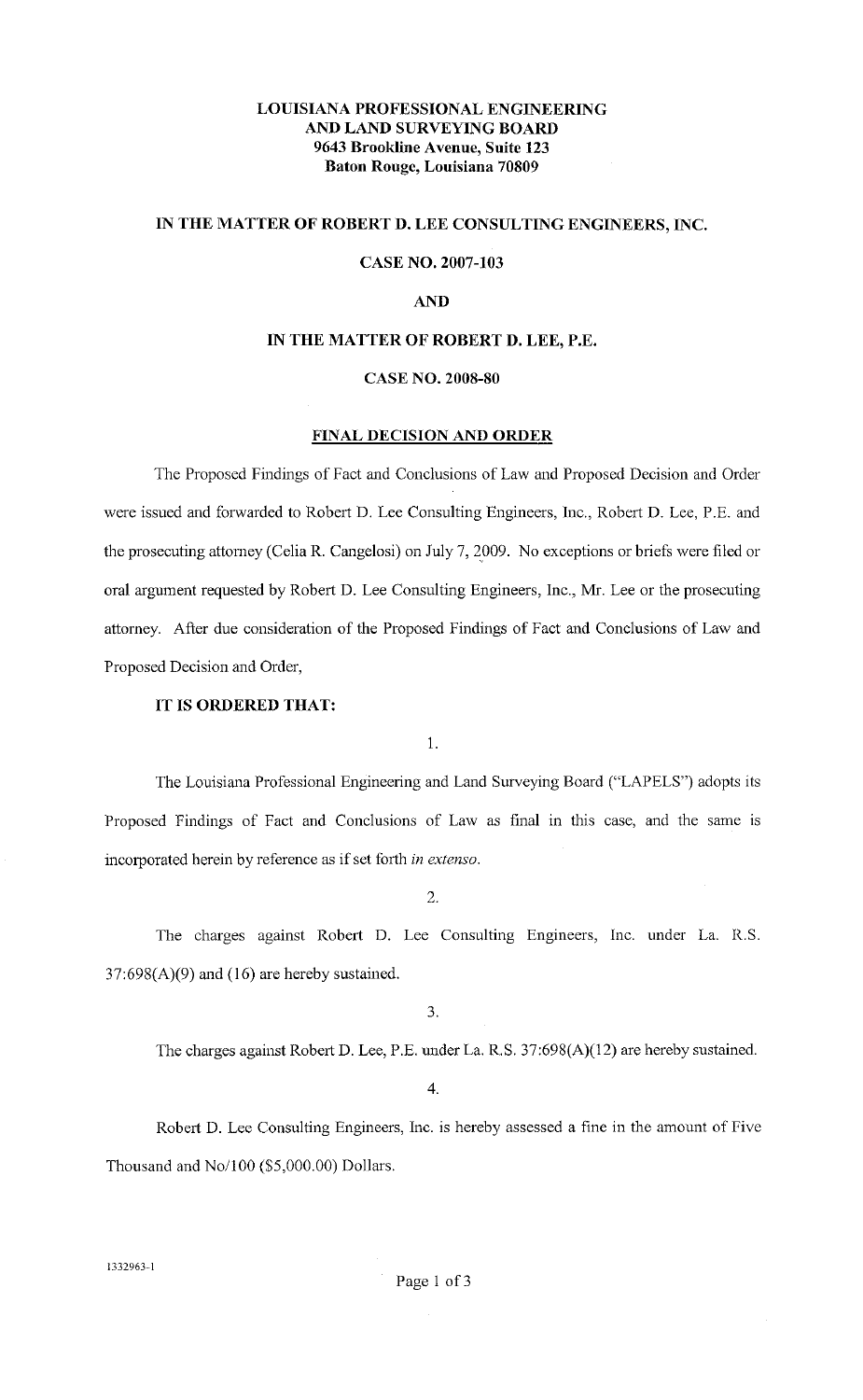Mr. Lee is hereby assessed a fine in the amount of Two Thousand and No/100 (\$2,000.00) Dollars.

6.

Robert D. Lee Consulting Engineers, Inc. is also hereby assessed the actual costs incurred by LAPELS in connection with Case No. 2007-103 in the amount of Two Thousand Three Hundred Seventy-Five and 82/100 (\$2,375.82) Dollars.

7.

Mr. Lee is also hereby assessed the actual costs incurred by LAPELS in connection with Case No. 2008-80 in the amount of Two Thousand Three Hundred Seventy-Five and 82/100 (\$2,375.82) Dollars.

8.

Robert D. Lee Consulting Engineers, Inc. shall pay to LAPELS all past unpaid renewal fees in the amount of three hundred sixty (\$360.00) dollars.

9.

Robert D. Lee Consulting Engineers, Inc. shall immediately cease and desist the practicing and/or offering to practice engineering in Louisiana with an expired license.

10.

Robert D. Lee shall have Robert D. Lee Consulting Engineers, Inc. immediately cease and desist the practicing and/or offering to practice engineering in Louisiana with an expired license.

11.

If Robert D. Lee Consulting Engineers, Inc. submits an application to renew its expired license, its supervising professional shall successfully complete and return to LAPELS with such submission the LAPELS online Louisiana Laws and Rules Examination with a score of ninety (90%) percent or higher.

12.

Mr. Lee shall successfully complete and submit to LAPELS its online Louisiana Laws and Rules Examination with a score of ninety (90%) percent or higher within sixty (60) days of this Final Decision and Order becoming final.